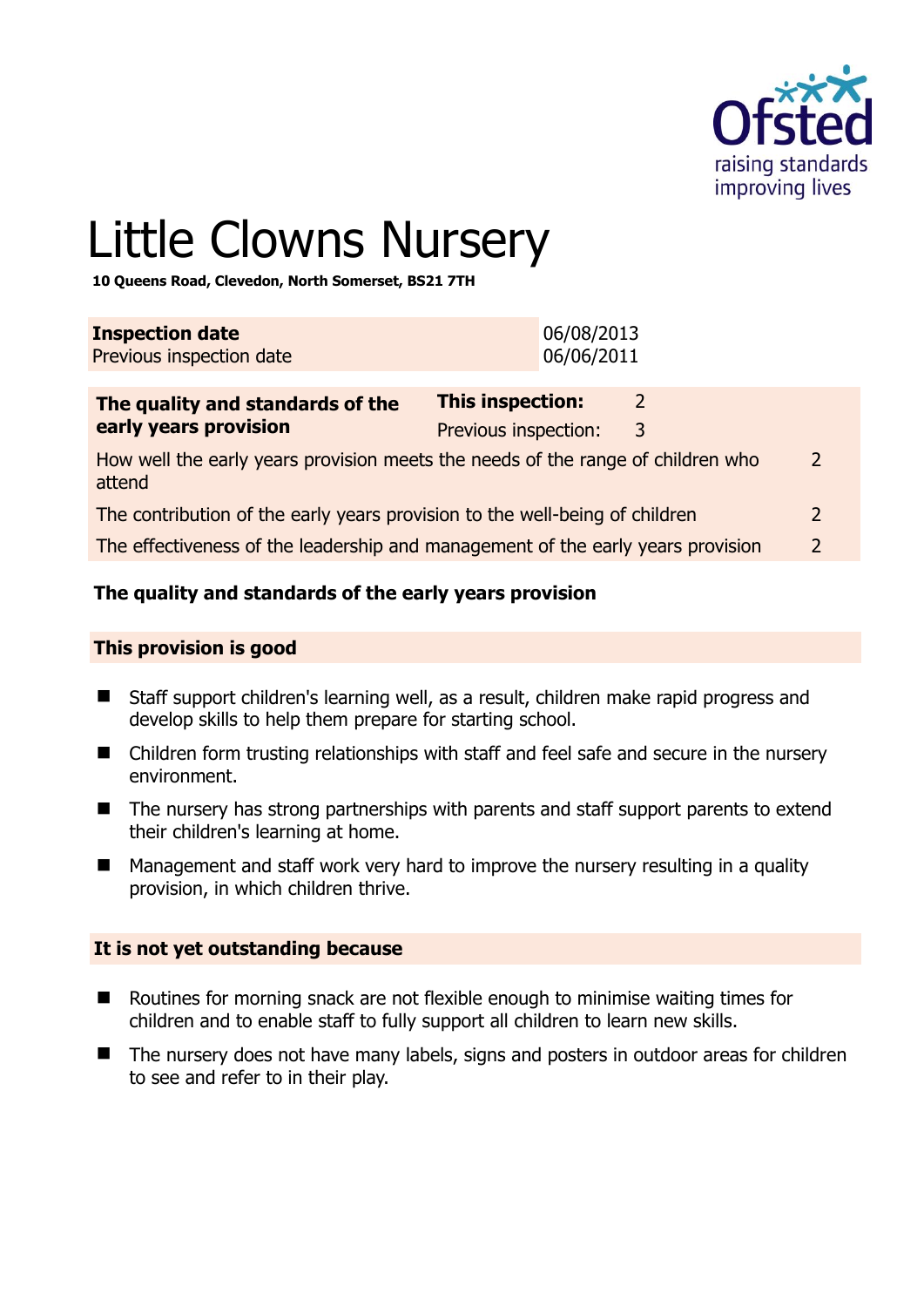# **Information about this inspection**

Inspections of registered early years provision are:

- scheduled at least once in every inspection cycle the current cycle ends on 31 July 2016
- scheduled more frequently where Ofsted identifies a need to do so, for example where provision was previously judged inadequate
- **•** brought forward in the inspection cycle where Ofsted has received information that suggests the provision may not be meeting the legal requirements of the Early Years Foundation Stage or where assessment of the provision identifies a need for early inspection
- **•** prioritised where we have received information that the provision is not meeting the requirements of the Early Years Foundation Stage and which suggests children may not be safe
- scheduled at the completion of an investigation into failure to comply with the requirements of the Early Years Foundation Stage.

The provision is also registered on the voluntary and compulsory parts of the Childcare Register. This report includes a judgment about compliance with the requirements of that register.

# **Inspection activities**

- The inspector observed activities in the playrooms and outside.
- The inspector completed a joint observation with the registered provider.
- The inspector viewed a sample of children's assessment records and planning documentation.
- The inspector took account of views of parents spoken to during the inspection.
- The inspector viewed the nursery improvement plans and a sample of policies.

# **Inspector**

Linda du Preez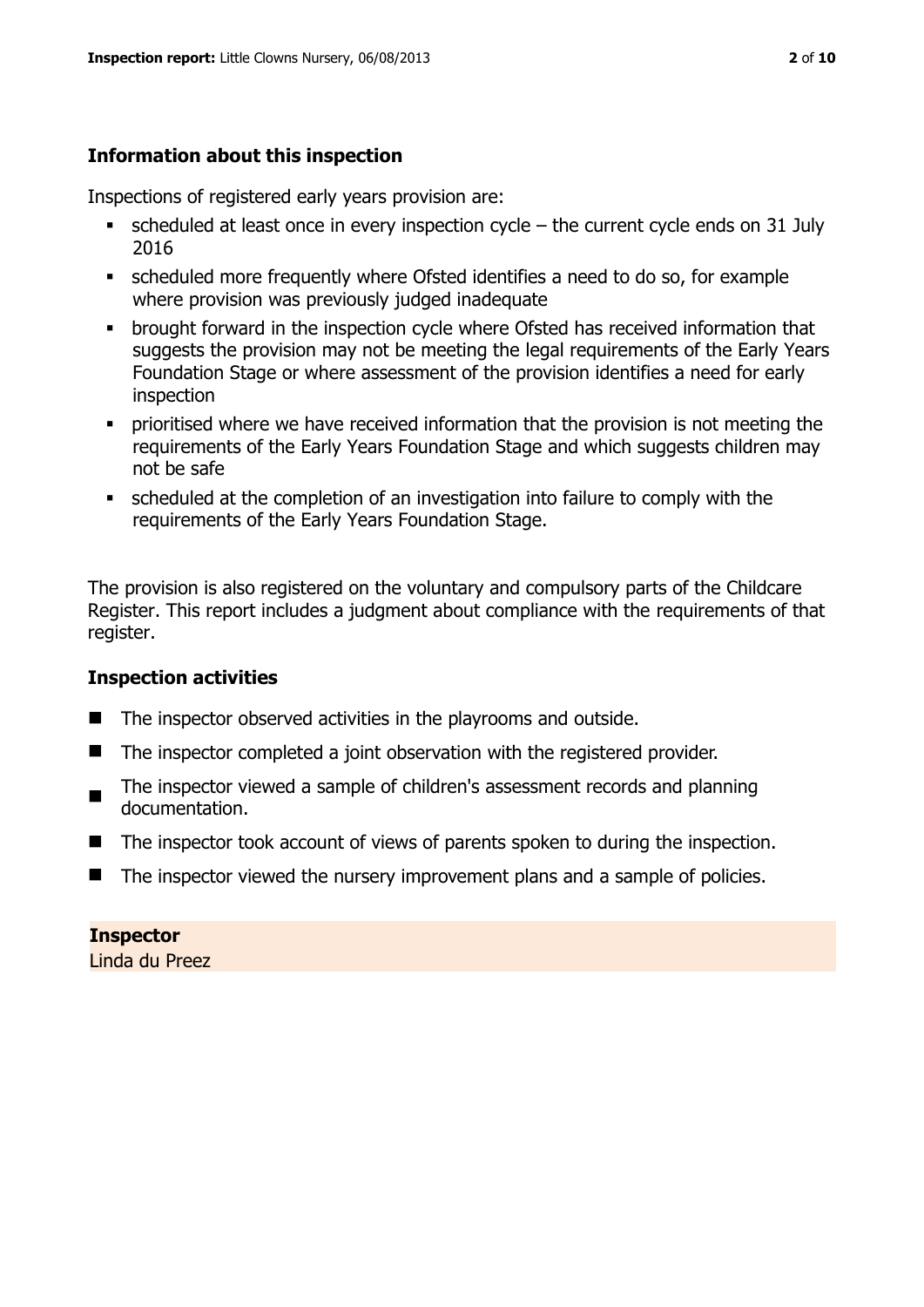#### **Full Report**

#### **Information about the setting**

Little Clowns Day Nursery is owned by a limited company. It opened in 1990 and operates from two levels of a large Victorian house in Clevedon, North Somerset. There is an enclosed area for outdoor play for older children. The baby unit operates from a separate annex in the grounds. It has its own outside area that has an all weather surface. The nursery is registered on the Early Years Register and the compulsory and voluntary parts of the Childcare Register. It is open each weekday, for 51 weeks of the year, from 8am to 6pm. There are currently 82 children on roll in the early years age range. The nursery employs 11 members of childcare staff. Of these, one holds qualified teacher status, one holds a qualification at level 4, six hold a qualification at level 3 and one holds a qualification at level 2. The nursery provides funded early education for two, three and four-year-old children.

#### **What the setting needs to do to improve further**

#### **To further improve the quality of the early years provision the provider should:**

- adapt routines for snack time to reduce the waiting time for some children and to consistently support all children's emerging independence
- $\blacksquare$  provide a wider range of posters, signs and labelling showing numbers, letters and words in the outdoor areas, for children to see and refer to during their play.

#### **Inspection judgements**

#### **How well the early years provision meets the needs of the range of children who attend**

Children make good progress in this welcoming and exciting nursery. Staff talk to parents when children first start to find out about the children's starting points. Staff inform parents of their child's progress consistently throughout the children's time at the nursery. Staff observe children and take photographs to record children's progress. They use these good records to assess children's progress and plan for the next steps in their learning. Consequently, children make consistently good progress.

Staff encourage children as they play by joining in and offering lots of praise and encouragement. For example, they encourage babies' communication and language skills by talking to them about what they are doing, repeating words and singing songs. Consequently, babies babble with delight and attempt to say new words. Staff support older children by focusing on what interests them and asking questions to encourage them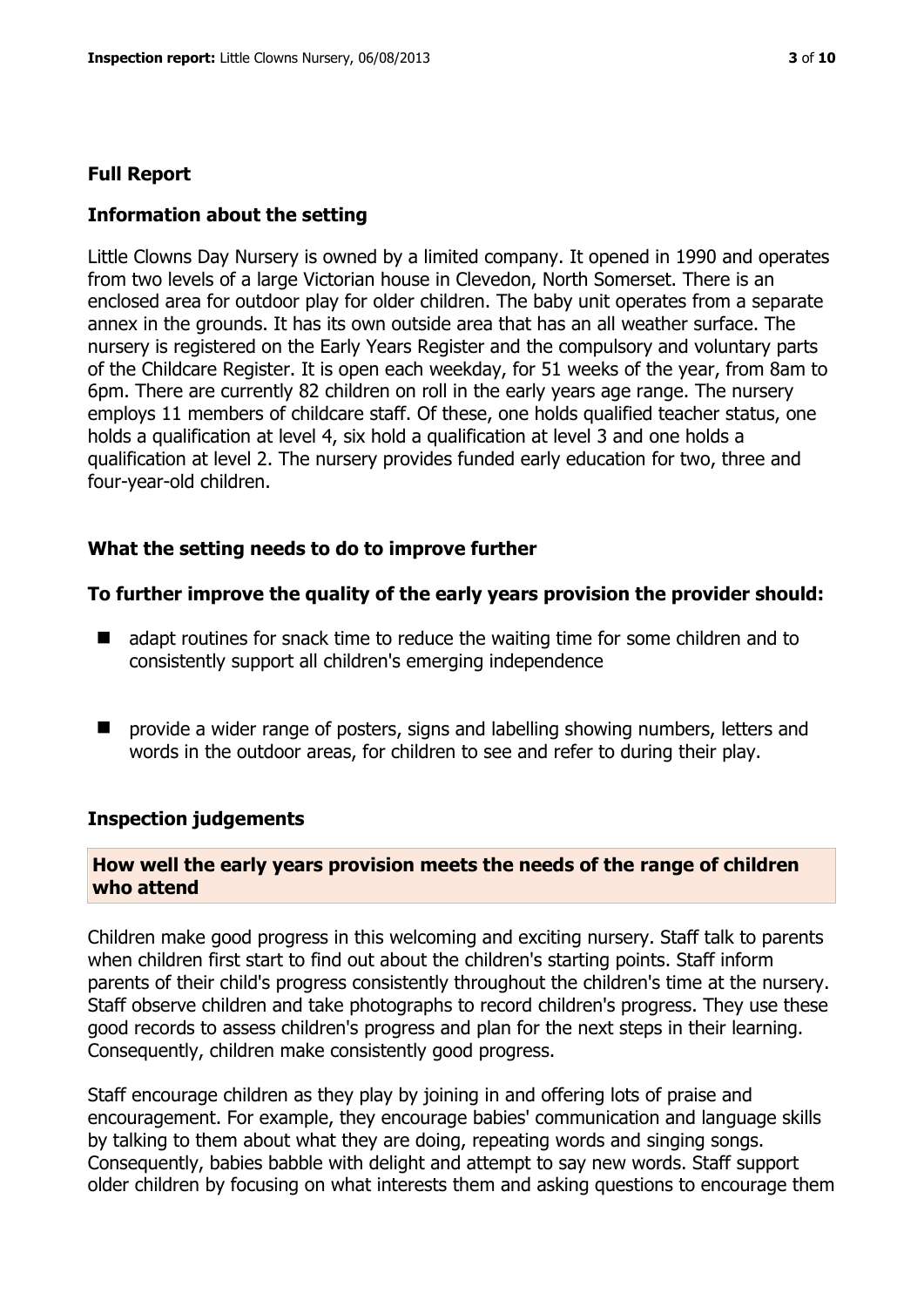to think through, and share, their ideas. As a result, children talk confidently saying, for example, 'Bees like flowers and make honey for people to eat'. All children enjoy stories. Babies enjoy looking at large cardboard books and cuddle up to staff to enjoy short stories. Older children particularly enjoy listening to stories, which staff read using animated voices. Staff encourage the children to join in and predict how the story will end. These positive learning experiences support children's communication and language skills and their social skills as they communicate confidently with one another.

Staff support children's mathematical development by providing a good range of resources, such as puzzles and problem solving games, for all age groups. They encourage children to use numbers during play. For example, children count and compare sizes of everyday objects, such as cups during snack time and blocks while children build. Children learn to compare size and estimate growth as they create graphs recording how tall they are compared to the towers they build. However, although numbers and words are displayed in most areas indoors, there are none available for children to refer to outside. Children make marks using chalk and older children learn to write their names. Children develop useful skills to prepare them for starting school.

Staff encourage children to express themselves creatively by providing a good range of resources, such as paints, to explore colours and patterns. Babies delight in banging musical instruments and respond enthusiastically when staff sing to them. Children have active imaginations and enjoy playing in the various role play areas. Staff join in with their play and encourage them through praise and recognition. This positive encouragement makes children feel valued and supported.

# **The contribution of the early years provision to the well-being of children**

All children and parents receive a warm welcome when they arrive at the nursery. Each child has a member of staff who helps them to settle in and gets to know them well. The successful key person system enables children to form strong attachments to staff and highly positive relationships exist across the nursery. Staff know the individual children very well and are perceptive to their needs. For example, they know when babies are hungry or tired. They offer cuddles and sing soothing songs as they settle babies into their cots. Staff show a genuine interest in what older children have to say and they hold positive conversations, which results in children feeling valued. Staff support children through periods of change. For example, they carry out a new settling in process when children progress from the baby room to the pre-school room. They talk to children about starting school and arrange visits to and from local schools. This helps children to feel reassured and confident to move on successfully to the next stage in their learning.

Staff support children's physical development well across all age groups. Babies learn to crawl and walk, encouraged by staff who set up the baby room thoughtfully, to motivate babies to use their physical skills. Staff put toys just out of reach so that babies stretch and crawl to reach them. Staff cheer and praise the babies, when they succeed, to give them a sense of achievement. Older children enjoy playing in the outdoor area, where they move objects around and build towers using large construction toys. Children benefit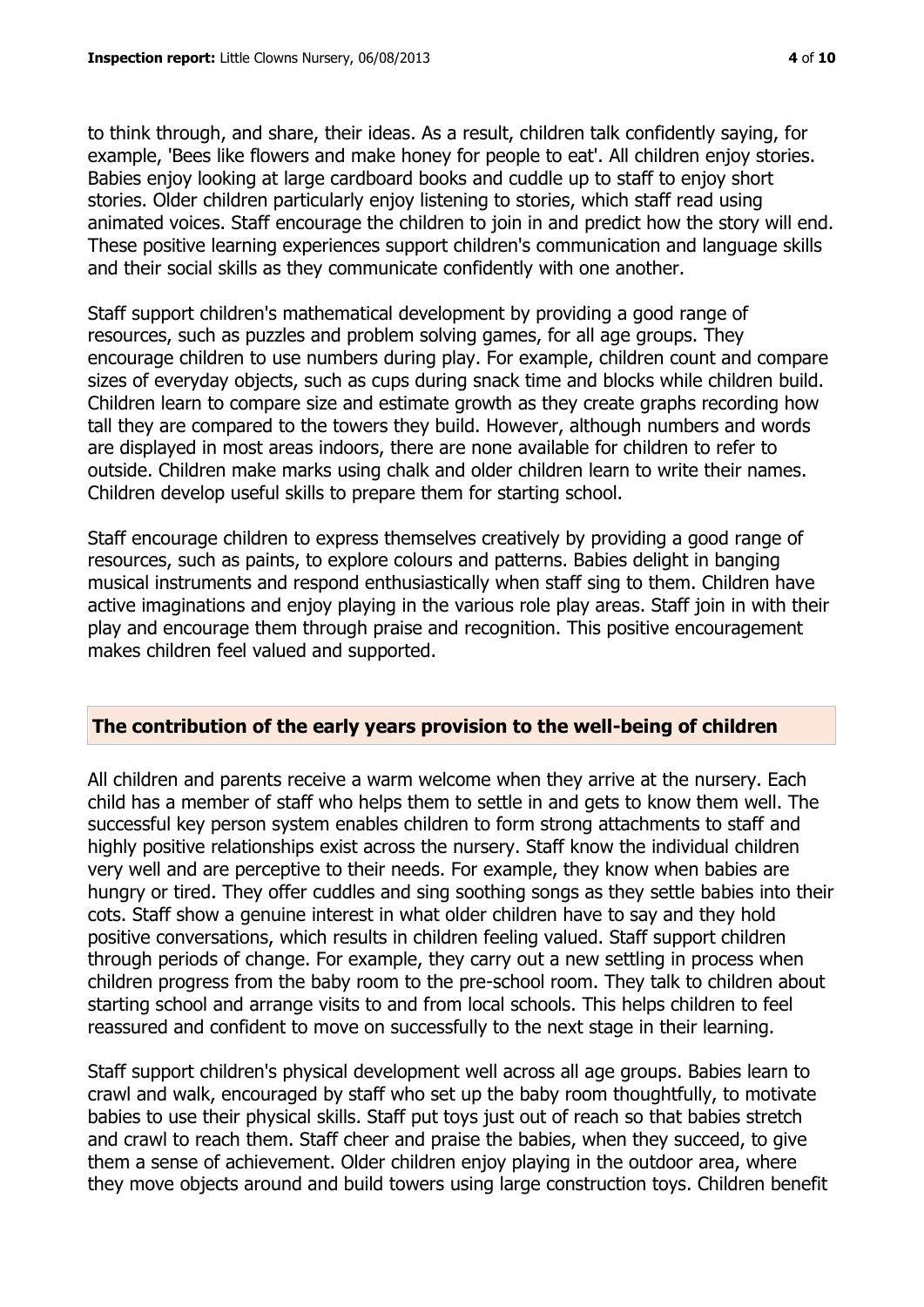from daily outdoor play, which provides them with fresh air and exercise to enhance their wellbeing. Children enjoy a wide range of healthy meals freshly prepared on the premises each day. They learn about healthy eating through discussion and planned activities. They help to prepare fruit and vegetables and staff use these times to teach children about healthy eating.

Children help themselves to toys and resources indoors and outdoors. They have the time and freedom to make their own decisions, explore and become deeply involved in their own choice of activities. Overall, staff offer a good balance of child led and adult directed activities throughout the daily routine. However, routines for snack time are not as well organised. Hand washing is not managed effectively and some children become restless as they wait for their snack. This results in children swapping their cups to amuse themselves, drinks being spilled and, as a result, being poured by staff. This means that children do not have all opportunities to develop independence and learn new skills. However, staff encourage children to develop independence at other times during the day, such as helping to tidy away and serving food at lunch time. They offer children lots of encouragement and praise. Staff are positive role models and provide clear guidelines and boundaries to support children's good behaviour. As a result, children are very well behaved and collaborate with each other in their play. Consequently, the nursery has a calm, yet vibrant, atmosphere.

# **The effectiveness of the leadership and management of the early years provision**

The provider has a good understanding of the safeguarding and welfare requirements of the Statutory Framework for the Early Years Foundation Stage. She and her team have undertaken the relevant safeguarding training and understand their responsibilities well. They monitor risks and implement a range of safety procedures, such as regularly checking all areas and resources are clean and safe. The provider has clear recruitment procedures to check that staff are suitable to work with children and clear induction procedures, so new staff learn their roles and responsibilities.

The provider is committed to meeting the learning and development requirements. She and her deputy oversee assessments and planning to ensure that staff plan for each individual child according to their needs and stage of development. They supervise staff well and plan a good range of training courses to support staff in their professional development. This good support means that staff are confident in their roles and develop further skills, which benefits children.

Management and staff effectively drive and secure improvement by using quality improvement plans. Staff successfully identify strengths and weaknesses across the nursery. All recommendations from previous inspections have been met and further improvements have taken place. These include improved information sharing with parents, new furniture and equipment and enhancements to the outdoor area.

Relationships between parents and staff are relaxed and very well established. Parents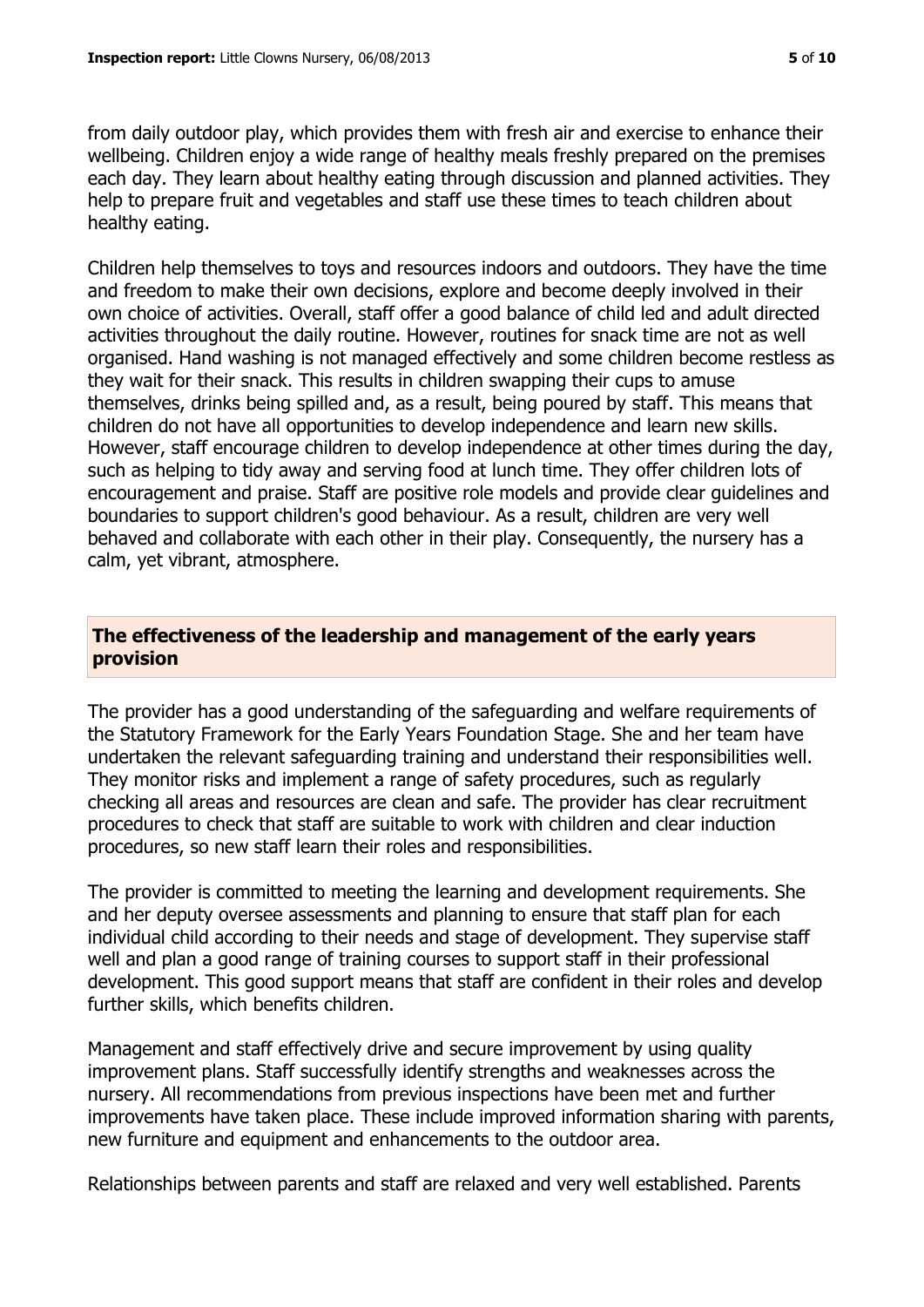have regular discussions with key persons, which enables them to share learning priorities and enhances continuity in children's care. Staff exchange information with parents very well, for example, on the 'wow" board, which displays and celebrates children's achievements at home. There is also a special bear, which travels between home, the nursery and other provisions children also attend. The bear's diary is completed so that children can share their news and experiences. The nursery has developed strong partnerships with other professionals and agencies. Staff know how to seek additional support for children when needed and some local primary schools visit the nursery to ease the children's move to a school environment. This process effectively helps to support partnership working and continuity for children and their families.

#### **The Childcare Register**

| The requirements for the compulsory part of the Childcare Register are | Met |
|------------------------------------------------------------------------|-----|
| The requirements for the voluntary part of the Childcare Register are  | Met |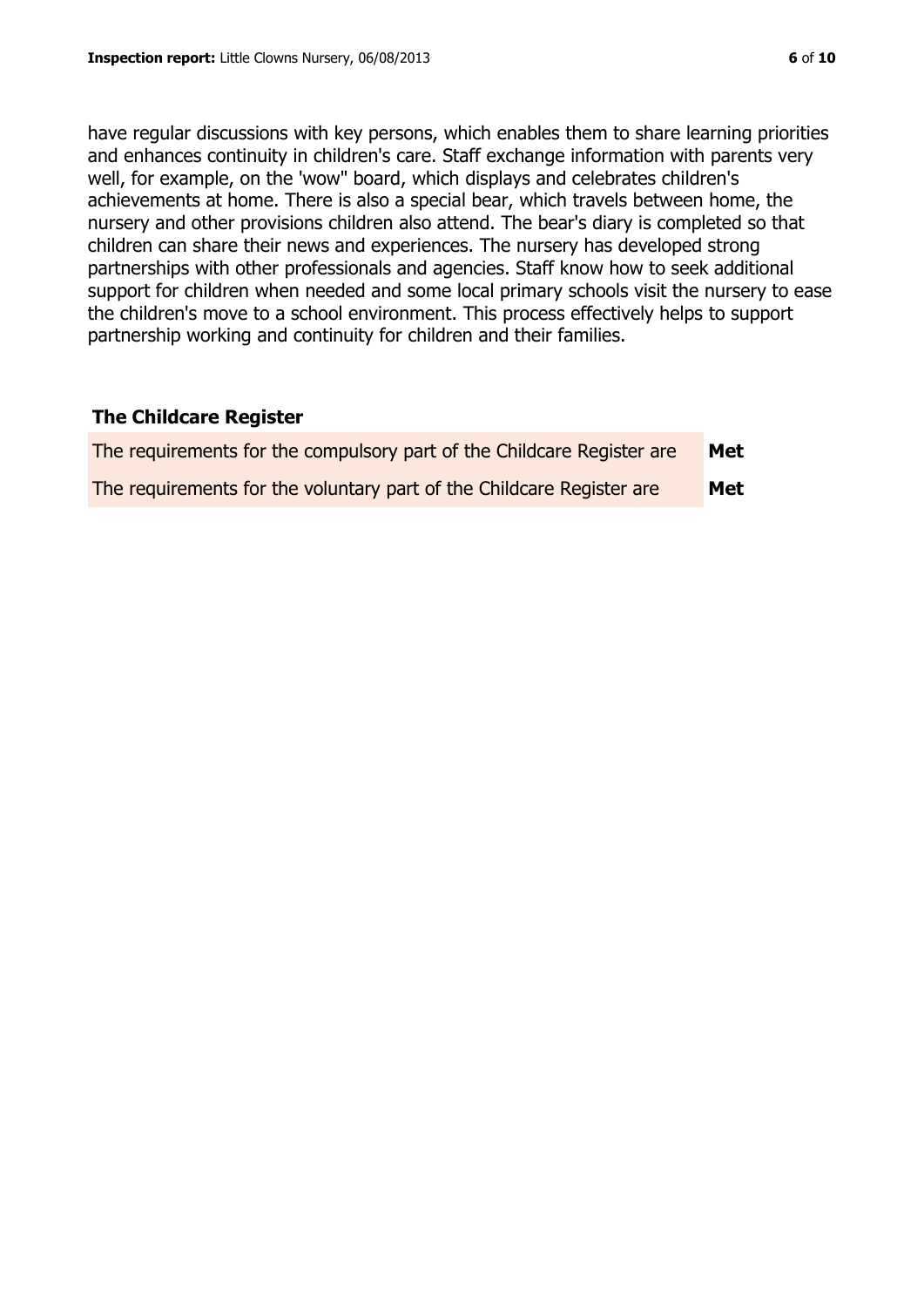# **What inspection judgements mean**

# **Registered early years provision**

| Grade   | <b>Judgement</b> | <b>Description</b>                                                                                                                                                                                                                                                                                                                                                                 |
|---------|------------------|------------------------------------------------------------------------------------------------------------------------------------------------------------------------------------------------------------------------------------------------------------------------------------------------------------------------------------------------------------------------------------|
| Grade 1 | Outstanding      | Outstanding provision is highly effective in meeting the needs<br>of all children exceptionally well. This ensures that children are<br>very well prepared for the next stage of their learning.                                                                                                                                                                                   |
| Grade 2 | Good             | Good provision is effective in delivering provision that meets<br>the needs of all children well. This ensures children are ready<br>for the next stage of their learning.                                                                                                                                                                                                         |
| Grade 3 | Satisfactory     | Satisfactory provision is performing less well than expectations<br>in one or more of the key areas. It requires improvement in<br>order to be good.                                                                                                                                                                                                                               |
| Grade 4 | Inadequate       | Provision that is inadequate requires significant improvement<br>and/or enforcement action. The provision is failing to give<br>children an acceptable standard of early years education and/or<br>is not meeting the safeguarding and welfare requirements of<br>the Early Years Foundation Stage. It will be inspected again<br>within 12 months of the date of this inspection. |
| Met     |                  | The provision has no children on roll. The inspection judgement<br>is that the provider continues to meet the requirements for<br>registration.                                                                                                                                                                                                                                    |
| Not met |                  | The provision has no children on roll. The inspection judgement<br>is that the provider does not meet the requirements for<br>registration.                                                                                                                                                                                                                                        |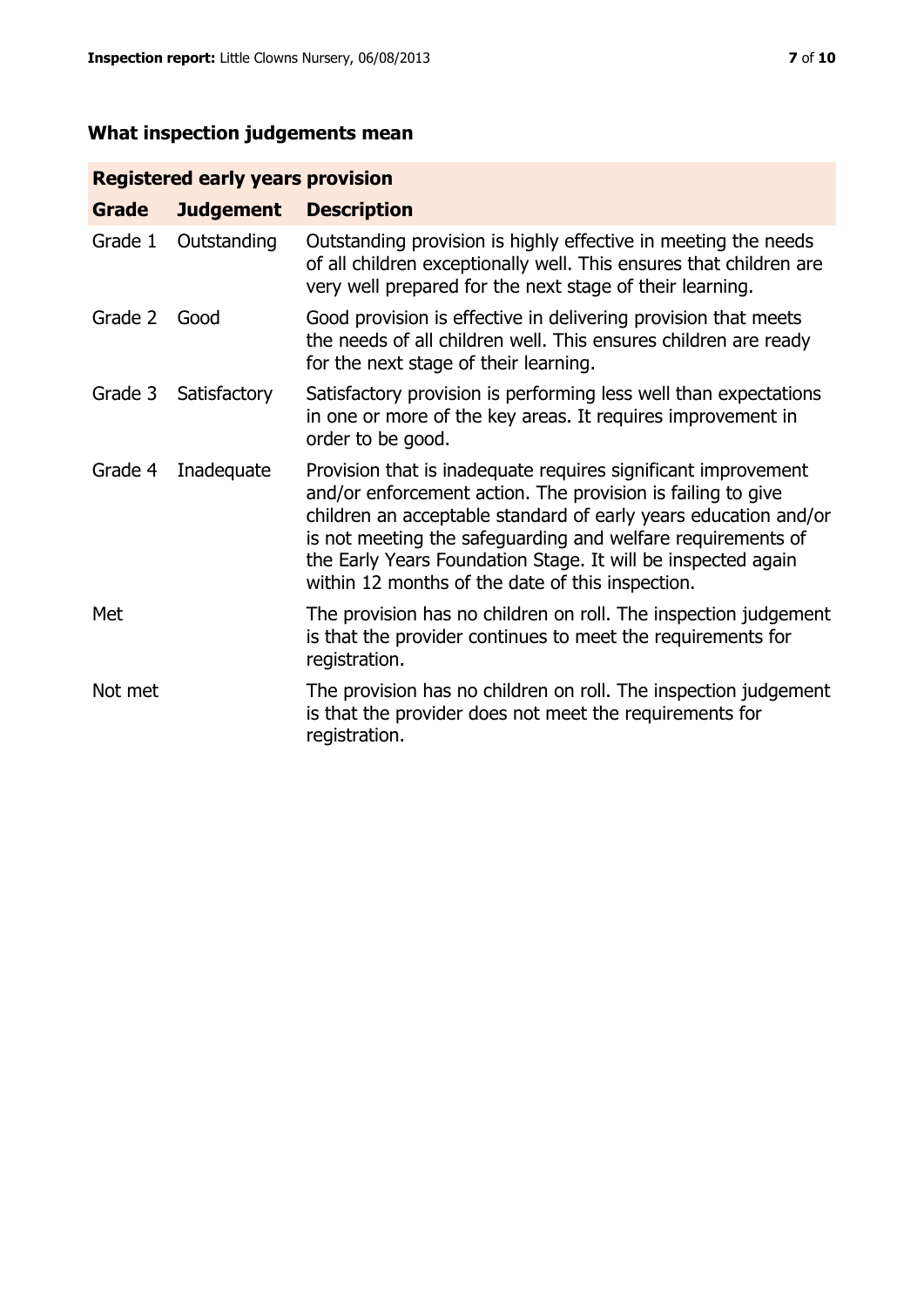#### **Inspection**

This inspection was carried out by Ofsted under sections 49 and 50 of the Childcare Act 2006 on the quality and standards of provision that is registered on the Early Years Register. The registered person must ensure that this provision complies with the statutory framework for children's learning, development and care, known as the Early Years Foundation Stage.

# **Setting details**

| Unique reference number            | EY300167                  |
|------------------------------------|---------------------------|
| <b>Local authority</b>             | North Somerset            |
| <b>Inspection number</b>           | 814857                    |
| <b>Type of provision</b>           | Full-time provision       |
| <b>Registration category</b>       | Childcare - Non-Domestic  |
| <b>Age range of children</b>       | $0 - 8$                   |
| <b>Total number of places</b>      | 48                        |
| Number of children on roll         | 82                        |
| <b>Name of provider</b>            | Little Clowns Nursery Ltd |
| <b>Date of previous inspection</b> | 06/06/2011                |
| <b>Telephone number</b>            | 01275 340069              |

Any complaints about the inspection or the report should be made following the procedures set out in the guidance *'Complaints procedure: raising concerns and making complaints* about Ofsted', which is available from Ofsted's website: www.ofsted.gov.uk. If you would like Ofsted to send you a copy of the guidance, please telephone 0300 123 4234, or email enquiries@ofsted.gov.uk.

# **Type of provision**

For the purposes of this inspection the following definitions apply:

Full-time provision is that which operates for more than three hours. These are usually known as nurseries, nursery schools and pre-schools and must deliver the Early Years Foundation Stage. They are registered on the Early Years Register and pay the higher fee for registration.

Sessional provision operates for more than two hours but does not exceed three hours in any one day. These are usually known as pre-schools, kindergartens or nursery schools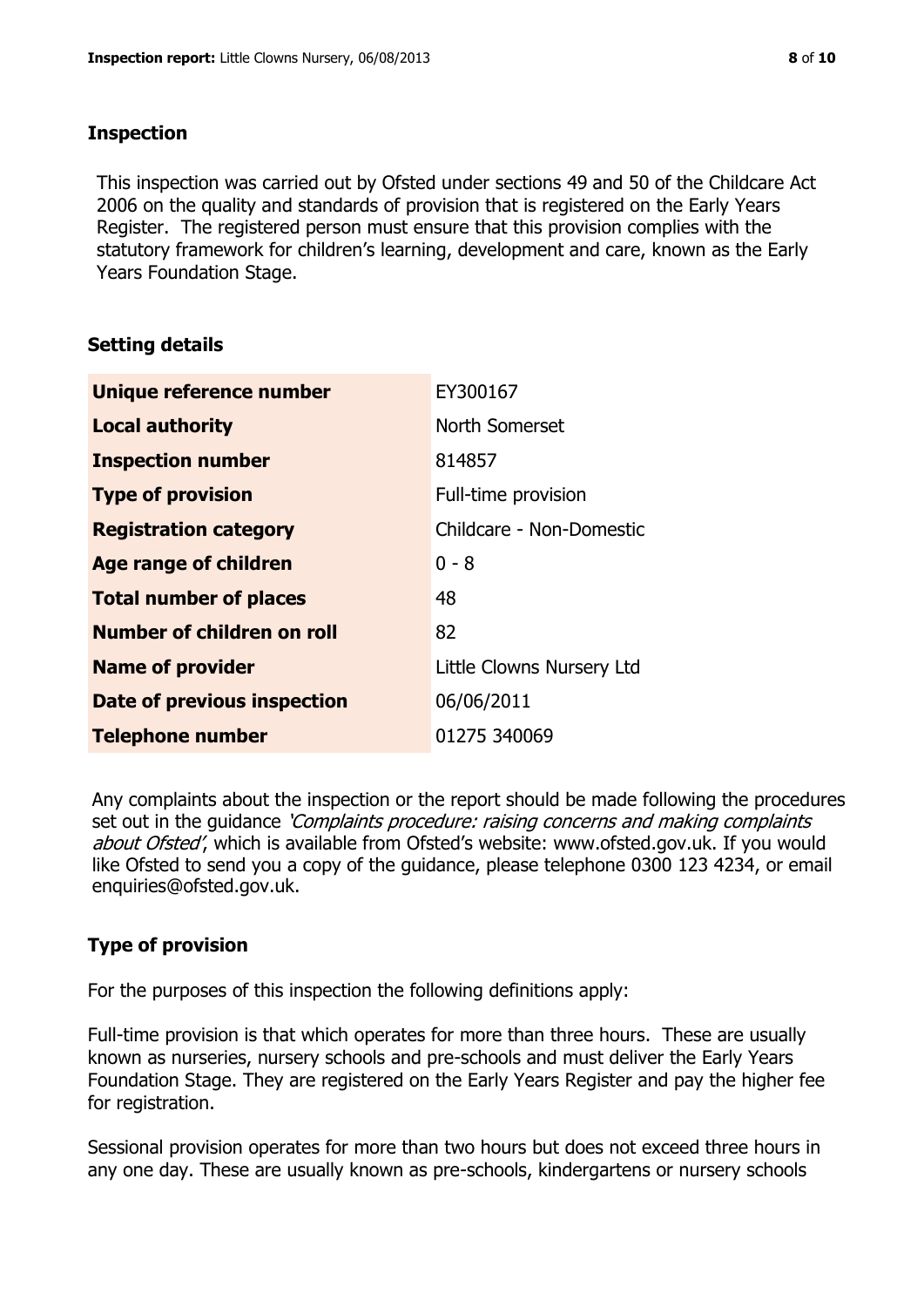and must deliver the Early Years Foundation Stage. They are registered on the Early Years Register and pay the lower fee for registration.

Childminders care for one or more children where individual children attend for a period of more than two hours in any one day. They operate from domestic premises, which are usually the childminder's own home. They are registered on the Early Years Register and must deliver the Early Years Foundation Stage.

Out of school provision may be sessional or full-time provision and is delivered before or after school and/or in the summer holidays. They are registered on the Early Years Register and must deliver the Early Years Foundation Stage. Where children receive their Early Years Foundation Stage in school these providers do not have to deliver the learning and development requirements in full but should complement the experiences children receive in school.